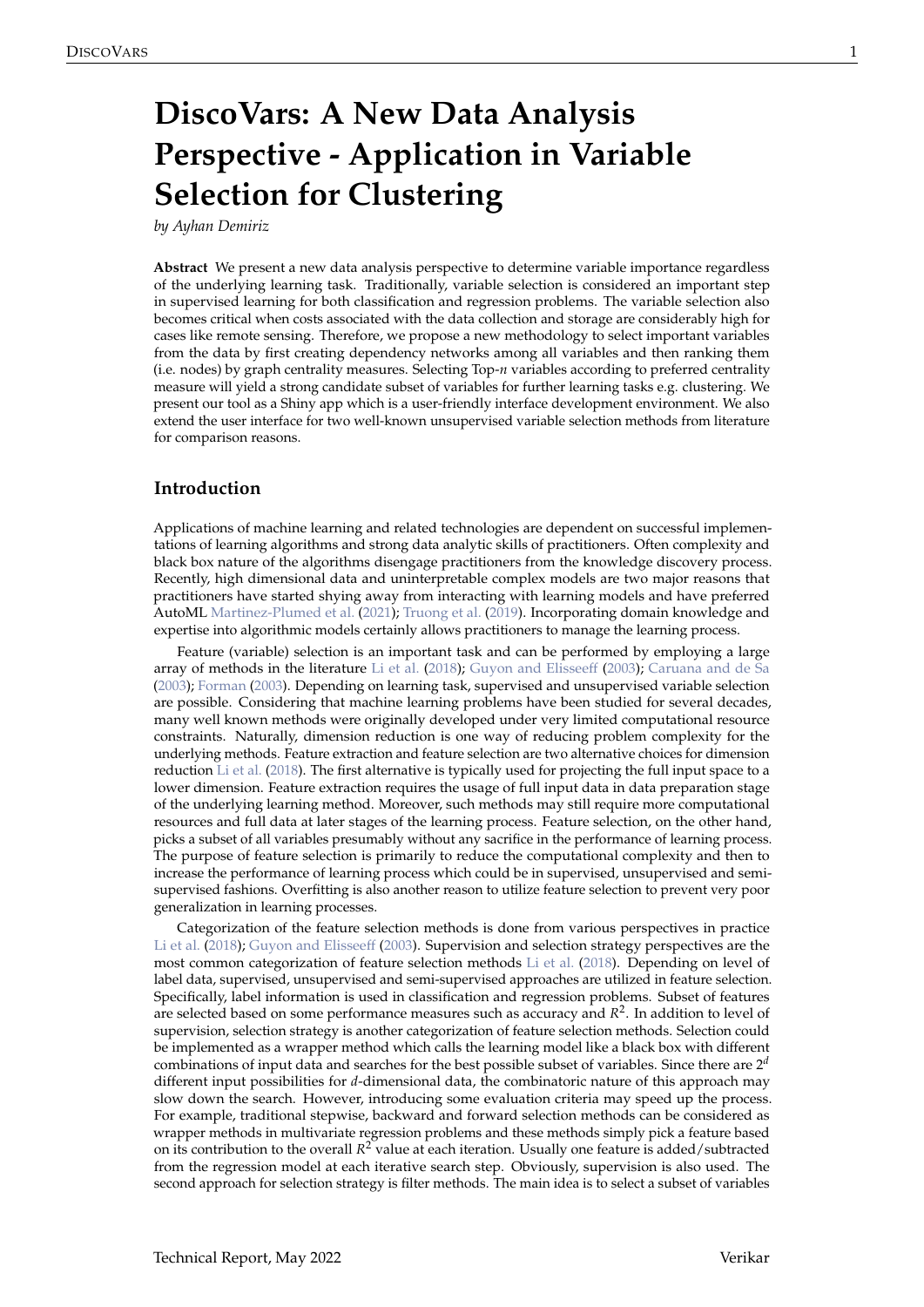<span id="page-1-1"></span>irrespective of underlying learning task i.e. supervised, unsupervised or semi-supervised. Ranking could be based on an intrinsic measure such as correlation and mutual information [Chandrashekar](#page-11-3) [and Sahin](#page-11-3) [\(2014\)](#page-11-3). Filter methods are composed of two steps: the first step ranks the variables according to some measure either univariate or multivariate (i.e. multiple features) way, the second step removes low ranked features [Li et al.](#page-12-2) [\(2018\)](#page-12-2). The third way of selection strategy is to embed feature selection into model learning [Li et al.](#page-12-2) [\(2018\)](#page-12-2). This is somewhat a hybrid approach by combining best parts of previous two approaches.

We propose an interactive multivariate filter method that first creates a dependency network [Heckerman et al.](#page-12-3) [\(2000\)](#page-12-3) among all features then the nodes of this network are ranked based on centrality measure chosen by the user. For commonly used network centrality measures, interested user is referred to [Hansen et al.](#page-11-4) [\(2020\)](#page-11-4). Finally, Top-*n* variables are selected by the user (modeler). Our approach enables modeler to discover candidate variable subset through an interactive method by utilizing dependency networks and graph centrality measures. Note that each node in dependency networks corresponds to a variable. Thus our method is named as DiscoVars (Discover Variables). Since supervised feature selection methods are established on concrete performance measures, we opt to implement our feature selection method for clustering analysis. Nevertheless, our approach can directly be used in classification problems as well. Novelty of our approach is to utilize graph centrality metrics to determine importance of variables on dependency networks constructed by efficient and proven variable selection methods such as stepwise, forward, and Lasso [Tibshirani](#page-12-4) [\(1996\)](#page-12-4).

Throughout the paper,  $\chi$  represents  $m \times d$  dimensional dataset, *i*-th dimension of  $\chi$  is practically the random variable  $X_i$ , Top-*n* variables are the selected *n* features by the user (modeler), S represents  $m \times n$  dimensionally reduced dataset, and k is the number of clusters set for clustering algorithms, a dependency network is a directed graph  $G = (V, E)$  of vertices *V*, edges *E*. The organization of the paper is as follows. Section [2](#page-1-0) introduces the methodology proposed in this paper. As an application domain, unsupervised feature selection is considered suitable for our methodology. Section [3](#page-3-0) reviews some related work in feature selection for clustering problems. Comparison of performances of clustering methods is very subjective by its nature. We report the detail implementation of our proposed approach DiscoVars in Section [4.](#page-3-1) For comparison reasons we also implemented two-well known feature selection methods on Shiny framework in Section [5.](#page-8-0) Section [6](#page-11-5) then concludes our paper.

## <span id="page-1-0"></span>**Methodology**

Graphical models [Koller et al.](#page-12-5) [\(2007\)](#page-12-5) are considered as a popular tool for represent real world problems by combining uncertainty and logical structure i.e. conditional independence of variables. Bayesian and Markov Networks are the most common graphical models studied in the literature. Bayesian Networks are directed graphs. Markov Networks, on the other hand are undirected graphs. Graphical models primarily help on probabilistic inference. Thus, the goal is to derive a joint distribution *P* over set of random variables  $\mathscr{X} = \{X_1, \ldots, X_d\}$ . Conditional independence is an important structural concept that simplifies underlying graphical models. According to Definition 2.1 of [Koller et al.](#page-12-5) [\(2007\)](#page-12-5), conditional independence is defined as  $P(X = x, Y = y | Z = z) = P(X = x | Z = z)P(Y = y | Z = z)$ for all *x*, *y*, and *z* values. Assuming conditional independence of variables {*X*<sup>1</sup> , . . . , *Xd*} in a Bayesian Network (BN)  $G$ , one can factorize joint probability distribution of BN as,

$$
P_B(X_1,\ldots,X_d)=\prod_{i=1}^d P(X_i\mid Pa_i),
$$

where  $Pa_i$  are the parents of random variable  $X_i$ . Note that this rule is also called as chain rule of BN. A greedy algorithm that combines local and global structure search is proposed in [Chickering](#page-11-6) [et al.](#page-11-6) [\(1997\)](#page-11-6) which utilizes conditional probability distributions. We implicitly assume that a random variable *X<sup>i</sup>* and its non-descendants are conditionally independent given *X<sup>i</sup>* 's parents *Pa<sup>i</sup>* . Markov Networks can also be constructed by factorizing over structural sub-graphs that are independent. Graphical models are computationally expensive to construct. In addition, it is very hard to interpret these models by untrained practitioners. Modelers prefer to interpret connections in these networks as relationships. However, relationships are casual and may not necessarily correspond to predictive ones.

Dependency networks (DNs) are considered as computationally efficient to construct [Heckerman](#page-12-3) [et al.](#page-12-3) [\(2000\)](#page-12-3). The primary intention to develop DNs was to visualize predictive relationships. Commercial version was available with MSSQL Server 2000. It is claimed in [Heckerman et al.](#page-12-3) [\(2000\)](#page-12-3) that it was very useful to discover dependency relationships as a graphical tool. By varying (increasing) the strength threshold of relationships, sparser networks can be drawn. The simplicity of a consistent DN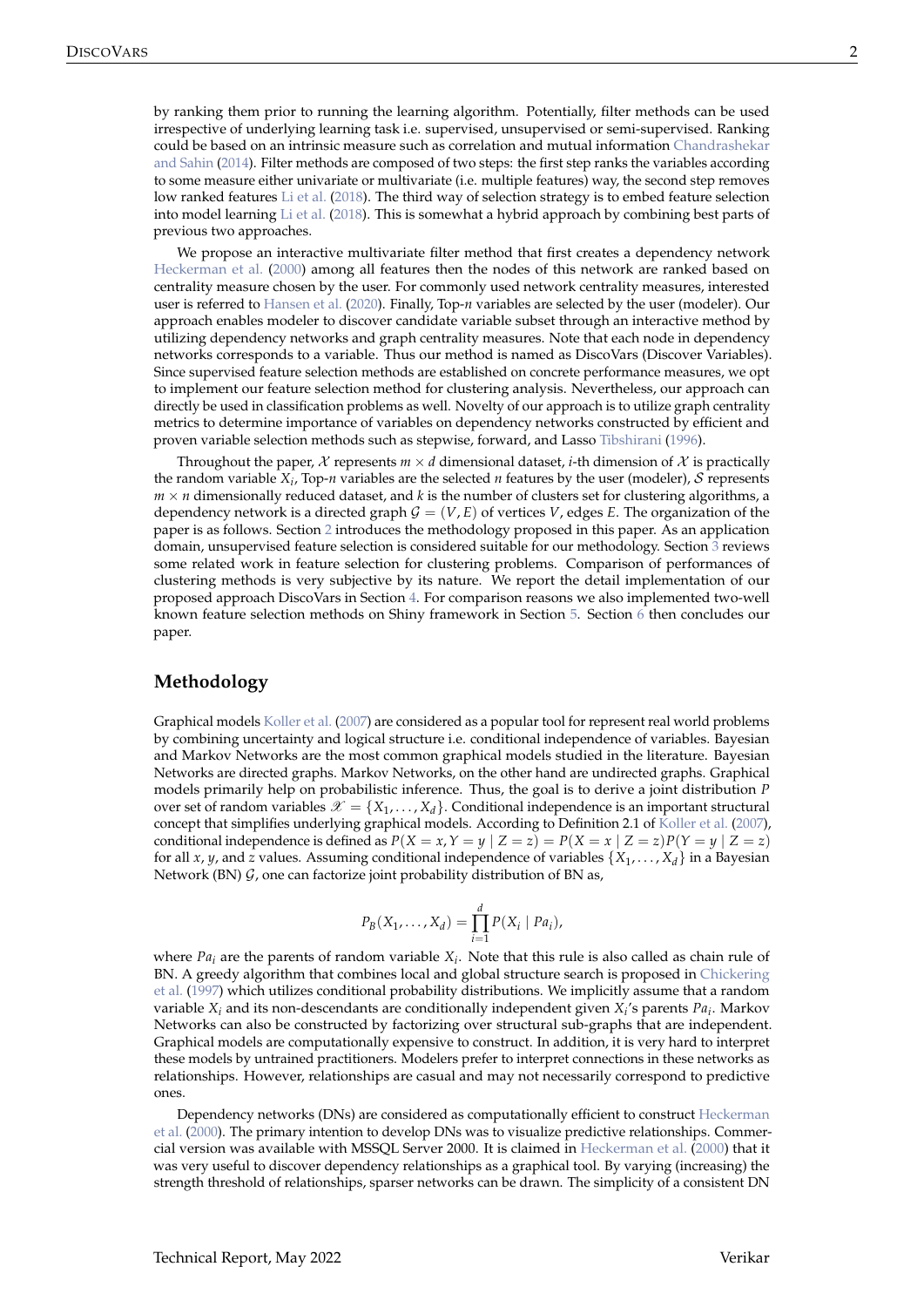<span id="page-2-1"></span>comes from the fact that conditional distributions of variables  $X_i$  can be found as:

$$
P(X_i | Pa_i) = P(X_i | \mathcal{X} \setminus X_i),
$$

where  $\mathscr{X}\setminus X_i$  means all the variables in  $\mathscr{X}$  except  $X_i$  and DN is consistent in a way that local probability distributions can be obtained from  $P(\mathscr{X})$ . It is shown in [Heckerman et al.](#page-12-3) [\(2000\)](#page-12-3) that consistent DNs are equivalent to Markov Networks. In other words, one can learn the structure of Markov Network from a consistent DN. This is an important result that makes DNs as practical graphical models for probabilistic inference, predicting preferences (collaborative filtering) [Heckerman et al.](#page-12-3) [\(2000\)](#page-12-3), and sequential data inference (prediction) [Carlson et al.](#page-11-7) [\(2008\)](#page-11-7). Constructing a DN may require using classification/regression models for estimating the local distributions [Heckerman et al.](#page-12-3) [\(2000\)](#page-12-3). In commercial setting, probabilistic decision trees were implemented as a default learning method because of their simplicity and computational efficiency. Note that DNs are primarily used for supervised prediction problems. So, the underlying graph represents the significant relationships for the target (label) variable in consideration.

Our approach is primarily based on constructing a DN by fitting each variable  $X_i$  with the remaining variables  $\mathscr{X}\backslash X_i$  to represent all the significant relationships among all the variables. A statistical variable selection method *M* should be used for determining significant variables for local distributions. Assume that the set *s* represents the indices of significant variables for *X<sup>i</sup>* and the variables *X<sup>s</sup>* are parents *Pa<sup>i</sup>* of *X<sup>i</sup>* . In other words, *X<sup>i</sup>* depends on variables *Xs*. All of these relationships form the DN G. Note that we assume that all *X<sup>i</sup>* variables are continuous variables for this paper. Categorical data and classification methods can subsequently be incorporated into constructing DNs easily. So Stepwise, Forward, Akaike Information Criterion (AIC) and Lasso selection methods can be utilized by linear regression models (lm) in our approach at this time. The pseudo code of our methodology is given in Algorithm [1.](#page-2-0)

#### <span id="page-2-0"></span>**Algorithm 1** DiscoVars: Construct DN G

1: Given  $\mathcal X$  and  $M$ 2: **for**  $i \leftarrow 1$ , *d* **do** 3: *Fit*  $X_i \leftarrow \text{Im}(\mathscr{X} \backslash X_i, M)$ 4:  $s \leftarrow \{ significant\ variables\}$ 5:  $E_{is} \leftarrow 1$ 6: **end for** 7: *c* ← *Select Centrality Measure* 8: *Rank*( G , *c*, X ) 9: *Select Top* − *n variables*

Interactive nature of our approach is based on choices of variable selection method *M*, centrality measure *c* and *n* for Top-*n* important variables. The methodology given in Algorithm [1](#page-2-0) is parallelizable due to the nature of for loop. However, one can argue that it is computationally expensive to construct *d* regression models in the first place. Note that we can still apply filter methods to screen very high dimensional data ahead of constructing DNs if there is a consideration of computational resources. A stochastic search algorithm is proposed for constructing DNs on gene expression data for the purpose of supervised variable selection in [Dobra](#page-11-8) [\(2009\)](#page-11-8). Underlying graph structure among features can improve classification models for genome data [Sun et al.](#page-12-6) [\(2020\)](#page-12-6). By coupling graph structure with feature selection performs better than traditional feature selection methods [Sun et al.](#page-12-6) [\(2020\)](#page-12-6).

Centrality measures are used in our approach to rank nodes (variables) in DNs. It is a well established research topic to quantify structural importance of actors in a network [Borgatti](#page-11-9) [\(2006\)](#page-11-9). The centrality measures suitable for directed graphs such as betweenness, closeness, degree, eigenvector, and pagerank etc. can be used in our methodology. In common social network analysis problems, networks are composed of objects, people, or events. But features (variables) are the center of attention in our approach. In general, network science aims to study the structural relationships and importance in networks. Network topology determines the structural importance of nodes [Roddenberry and](#page-12-7) [Segarra](#page-12-7) [\(2020\)](#page-12-7). Centrality measures are usually computed based on full network topology. Some recent work enables inference of eigenvector rankings from data directly without inferring the full network topology [Roddenberry and Segarra](#page-12-7) [\(2020,](#page-12-7) [2021\)](#page-12-8). So one can argue that it is technically possible to rank variables without first constructing DNs, but this is not the scope of this paper. The full network topology is constructed first in this study to calculate centrality measures.

In [Meinshausen and Bühlmann](#page-12-9) [\(2006\)](#page-12-9), local neighborhood structures are found by utilizing Lasso [Tibshirani](#page-12-4) [\(1996\)](#page-12-4). The main idea in [Meinshausen and Bühlmann](#page-12-9) [\(2006\)](#page-12-9) is to estimate the graph structure of covariance matrix for high dimensional data. Similar to our approach local dependencies are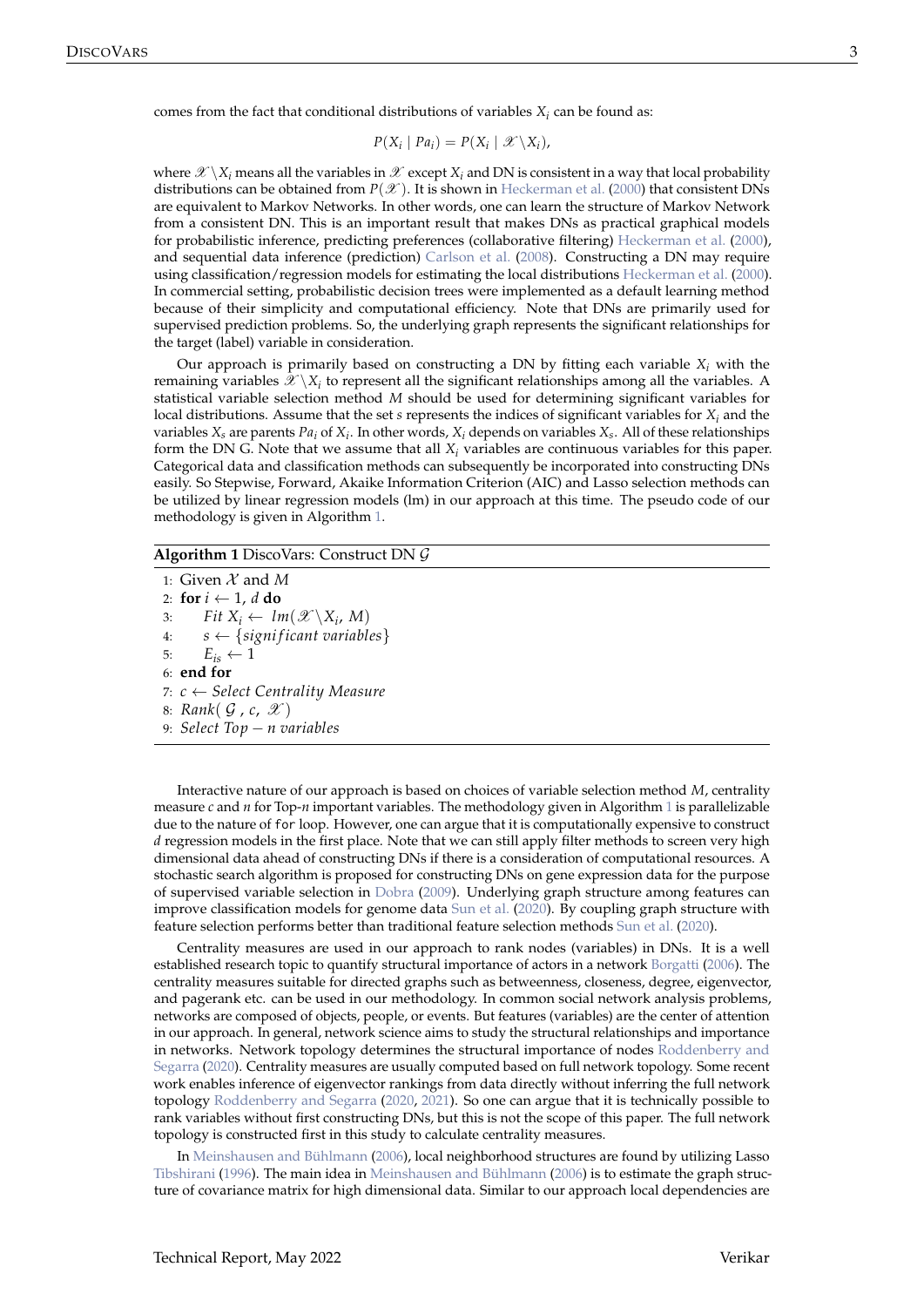<span id="page-3-2"></span>found by Lasso. Note that that Lasso is an option in our implementation. Our approach basically dif-fers from [Meinshausen and Bühlmann](#page-12-9) [\(2006\)](#page-12-9) once DN is constructed. In Meinshausen and Bühlmann [\(2006\)](#page-12-9), Lasso is used for constructing a sparse graph structure that all remaining variables in the graph become relevant for the learning task. Note that our approach is independent from learning task. Centrality measures are further used to filter most important variables (nodes) in the graph. There exist also distributional assumptions in [Meinshausen and Bühlmann](#page-12-9) [\(2006\)](#page-12-9). The size of neighborhood in Lasso is very sensitive to the selection of regularization parameter  $\lambda$ . Generally, cross-validation is common way of setting the parameter. In extreme cases, very sparse and full connections may be found by Lasso. Some remedies are offered in [Meinshausen and Bühlmann](#page-12-9) [\(2006\)](#page-12-9) for Lasso to result in robust neighborhood formation i.e. connections in network. Therefore neighborhoods are formed in a more stable way compared to original Lasso formulation. Same situation may also be an issue in our approach. If network is extremely sparse or almost full in connections, graph centrality measures will not yield decisive rankings.

Structural properties of variable neighborhoods can also help computing Laplacian Scores [He et al.](#page-12-10) [\(2005\)](#page-12-10). Variables can be ranked based on this score. This is another filter method that shares similar perspective with our work. Moreover, traveling salesman problem (TSP) is a universal test bed of ideas. In regular TSP, nodes (cities) have full connections. In other words, one can travel from any city to any other city directly. However, if sparse connections exist meaning that one can only move over physical road networks, we can rank cities based on underlying graph (network) structure. Thus, TSP can be solved by ranking cities first [Demiriz](#page-11-10) [\(2009\)](#page-11-10). This is also very similar to our idea in this paper.

Our approach can be used as a filter method irrespective of underlying learning task. There are widely used and proven feature selection methods for supervised learning problems due to availability of robust performance measures. We think that applying our approach may make an impact on unsupervised feature selection. Therefore,  $S$  can easily be clustered by any clustering algorithm after applying Algorithm [1.](#page-2-0)

#### <span id="page-3-0"></span>**Unsupervised feature selection**

In practice, there exist some metrics to compare clustering results such as Davies-Bouldin Index (DBI) [Davies and Bouldin](#page-11-11) [\(1979\)](#page-11-11) and Adjusted Rand Index (ARI) [Hubert and Arabie](#page-12-11) [\(1985\)](#page-12-11). It is technically possible to devise a wrapper algorithm by incorporating some intelligence in search mechanism to run clustering methods to come up with best possible feature subset. These clustering indices are easy to interpret but they are not guaranteed to be useful for a robust search optimization. They are not only dependent on features selected but also number of partitions at the same time. Certainly, some heuristics methods can be deployed to find a suitable subset of features. However this is not within the scope of our paper.

An excellent review of feature selection methods for model-based clustering is given in [Fop and](#page-11-12) [Murphy](#page-11-12) [\(2018\)](#page-11-12). Technically, the aim of variable selection is to determine the set of relevant variables for clustering. Logically, the remaining variables are called irrelevant. Two major assumptions are local conditional independence assumption of relevant variables within clusters and global independence assumption of irrelevant and relevant variables. Model-based clustering assumes that each observation comes from a finite mixture of *G* probability distributions. Obviously, each distribution represents a different group [Raftery and Dean](#page-12-12) [\(2006\)](#page-12-12); [Scrucca and Raftery](#page-12-13) [\(2018\)](#page-12-13); [Scrucca et al.](#page-12-14) [\(2016\)](#page-12-14). Bayesian Information Criterion (BIC) is commonly used in model (i.e. performance) comparison for clustering. BIC can be calculated as follows [Raftery and Dean](#page-12-12) [\(2006\)](#page-12-12).

*BIC* = 2 \* log(maximized likelihood) – (no. of parameters) \* log(*m*).

Technically, BIC values of inclusion and exclusion of variable *X<sup>i</sup>* can be compared and a decision is made regarding that variable [Scrucca and Raftery](#page-12-13) [\(2018\)](#page-12-13).

A Lasso like approach is proposed in [Witten and Tibshirani](#page-12-15) [\(2010\)](#page-12-15). Technically, between cluster sum of squares for feature  $X_i$  is optimized and regularization terms  $L_1$  (Lasso) and  $L_2$  are applied on weights of features. *L*<sup>2</sup> penalty term guarantees non-zero solution. *L*<sup>1</sup> penalty term forces for sparser solutions [Witten and Tibshirani](#page-12-15) [\(2010\)](#page-12-15).

<span id="page-3-1"></span>[Witten and Tibshirani](#page-12-15) [\(2010\)](#page-12-15) maximizes between cluster sum of squares. Alternatively, it is also possible to reduce within group variance [Andrews and McNicholas](#page-11-13) [\(2014\)](#page-11-13). VSCC method [Andrews](#page-11-13) [and McNicholas](#page-11-13) [\(2014\)](#page-11-13) selects iteratively those variables that have smaller within-group variance and are correlated. We believe that feature selection for model-based clustering is well-studied. Interested readers are referred to [Fop and Murphy](#page-11-12) [\(2018\)](#page-11-12). In Section [5,](#page-8-0) two well-known methods are implemented in Shiny framework for comparison and reproducibility purposes.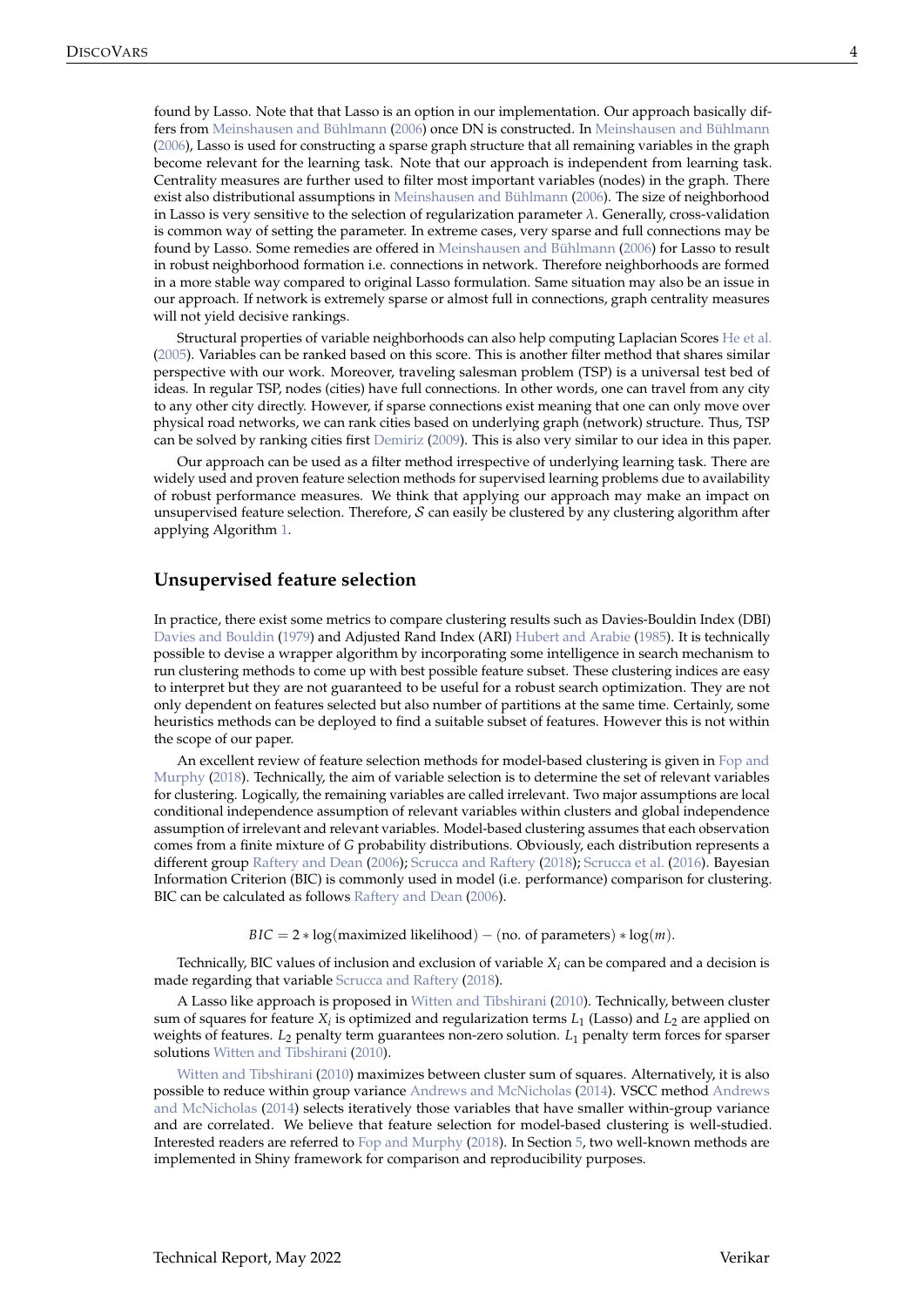## **DiscoVars**

Our approach is implemented by using Shiny  $^1$  $^1$  framework in R to design and develop interactive applications (Figure [1\)](#page-4-0). The current version of DiscoVars<sup>[2](#page-0-0)</sup> can be accessed at Github repository  $^3$  $^3$ . As outlined in Algorithm [1,](#page-2-0) DiscoVars consists of two main steps:

- Constructing DN
- Ranking and selecting Top-*n* variables interactively according to choice of network centrality measure.

DiscoVars can import data from various sources by utilizing **datamods**[4](#page-0-0) R package (see Figure [2\)](#page-5-0). **datamods** is also a Shiny application. As seen in Figure [2,](#page-5-0) user can import datasets available from other R packages such as **mlbench**. Notice that BostonHousing Dataset from **mlbench** is used for illustration purposes.

<span id="page-4-0"></span>

| http://127.0.0.1:6110   a Open in Browser   G                                                                                                                                                 |                                                                                    |
|-----------------------------------------------------------------------------------------------------------------------------------------------------------------------------------------------|------------------------------------------------------------------------------------|
| <b>DiscoVars</b>                                                                                                                                                                              | Ξ                                                                                  |
| <b>From</b><br>$\blacksquare$ env<br><b>Z</b> file<br><b>2</b> copypaste<br>2 googlesheets<br><b>Import Data</b><br><b>Variable Selection Method</b><br><b>O</b> Stepwise<br><b>•</b> Forward | Dependencies<br>Cluster Data I<br>Cluster Data II<br>Data<br><b>Imported data:</b> |
| StepAIC<br>$\bullet$ Lasso                                                                                                                                                                    |                                                                                    |
| You chose stw                                                                                                                                                                                 |                                                                                    |

**Figure 1:** DiscoVars Opening Screen

Note that only numeric variables are included in our implementation for the time being. Categorical variables can also be included via probabilistic decision tree models to construct DNs. Once the dataset selected by the user as in Figure [2,](#page-5-0) user can filter data and/or exclude some unrelated variables (such as numerical ID variable) from dataset. Once dataset is imported, only numeric variables are used in DiscoVars. Imported dataset is presented to the user via dataTable object (Figure [3\)](#page-5-1). At this moment, user can run dependency discoverer by choice of variable selection method *M*. Four well-known variable selection methods are available in DiscoVars. The default method is Stepwise; Forward, stepAIC and Lasso are also presented to the user as alternatives. Stepwise and Forward methods are available from olsrr package, stepAIC is available from **MASS** package and Lasso is available from **glmnet** package in R. For stepwise selection,  $p \leq 0.1$  entry and  $p \geq 0.25$  exit parameters are set. For forward selection,  $p \leq 0.1$  entry parameter is set. Default parameter settings are used for stepAIC. With the default settings, **glmnet** runs Lasso with a varying number of *λ* values. Therefore, a model selection is required. The parameter s in **glmnet** is set to 16/*m* where *m* is the number of rows. Cross-validation can be used in **glmnet** to pick the best model. This option is not use to avoid extended run times.

DN can be constructed by running *d* regression models as given in step 3 of Algorithm [1.](#page-2-0) Since this step is fully parallelizable, *d* regression models are run by calling parSapply function in **doParallel** R package. Parallelization obviously speeds up this step significantly. Figure [4](#page-5-2) depicts the DN constructed. User is also able to redraw the network according to choice of centrality measures - alpha, authority, betweenness, closeness, degree, eigen, hub, pagerank, and power. The default measure is alpha. Once user finalizes the centrality measure and *n* for the variable selection, Top-*n* variables are listed in a dataTable object. *n* is set by a sliderInput object (see Figure [5\)](#page-6-0).

<sup>1</sup><https://shiny.rstudio.com/>

<sup>2</sup>Software runs on RStudio.

<sup>3</sup><https://github.com/ademiriz/DiscoVars> <sup>4</sup><https://dreamrs.github.io/datamods/index.html>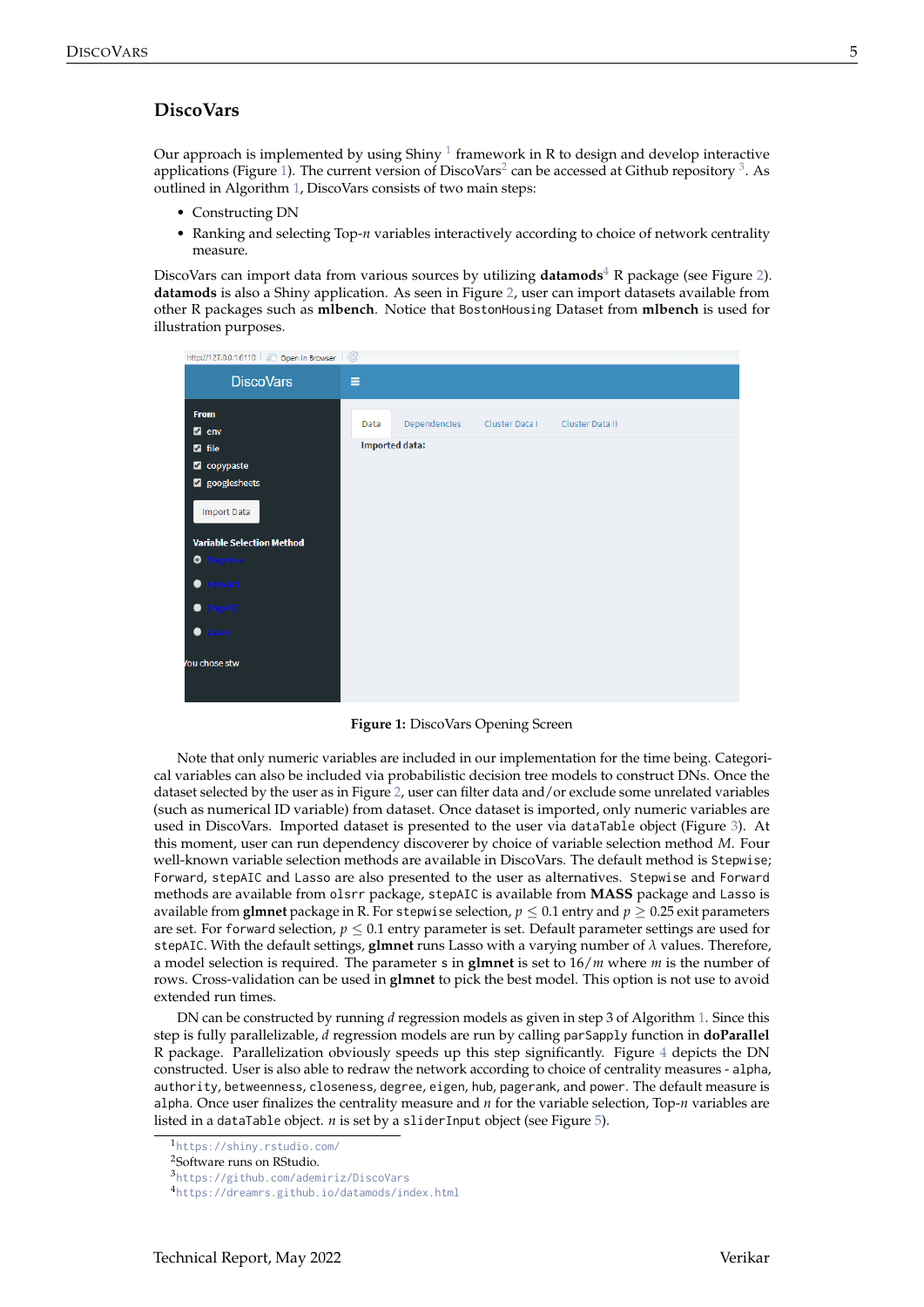<span id="page-5-0"></span>

| http://127.0.0.1:6110 3 Open in Browser               |                                     |                                       |                       |                                                                             |          |         |  |  |  |  |
|-------------------------------------------------------|-------------------------------------|---------------------------------------|-----------------------|-----------------------------------------------------------------------------|----------|---------|--|--|--|--|
| <b>DiscoVars</b>                                      | $\equiv$                            |                                       |                       |                                                                             |          |         |  |  |  |  |
| From                                                  | Cluster Dat<br>Data<br>Dependencies | Import data to be used in application |                       |                                                                             |          |         |  |  |  |  |
| $\Box$ env<br>$\boxtimes$ file                        | <b>Imported data:</b>               | Import                                |                       | El View                                                                     | O Update |         |  |  |  |  |
| <b>Z</b> copypaste<br>2 googlesheets                  |                                     | <b>How to import data?</b>            | Select a data, frame: |                                                                             |          |         |  |  |  |  |
| Import Data                                           |                                     | Environment                           | <b>BostonHousing</b>  |                                                                             |          | ۰       |  |  |  |  |
|                                                       |                                     | External file                         |                       | Select an environment in which to search:                                   |          |         |  |  |  |  |
| <b>Variable Selection Method</b><br>$\circ$<br>epwise |                                     | Copy / Paste                          | mlbench               |                                                                             |          | $\cdot$ |  |  |  |  |
| <b>C</b> Forward                                      |                                     | <b>CD</b> Googlesheets                |                       |                                                                             |          |         |  |  |  |  |
| $\bullet$                                             |                                     |                                       |                       | $\checkmark$ Data successfully imported! data has 506 obs. of 14 variables. |          |         |  |  |  |  |
| $\qquad \qquad \bullet$                               |                                     |                                       |                       |                                                                             |          |         |  |  |  |  |
| You chose stw                                         |                                     |                                       |                       | <b>⊙</b> Import data                                                        |          |         |  |  |  |  |
|                                                       |                                     |                                       |                       |                                                                             |          |         |  |  |  |  |
|                                                       |                                     |                                       |                       |                                                                             |          |         |  |  |  |  |
|                                                       |                                     |                                       |                       |                                                                             |          |         |  |  |  |  |
|                                                       |                                     |                                       |                       |                                                                             |          |         |  |  |  |  |
|                                                       |                                     |                                       |                       |                                                                             |          |         |  |  |  |  |
|                                                       |                                     |                                       |                       |                                                                             |          |         |  |  |  |  |
|                                                       |                                     |                                       |                       |                                                                             |          |         |  |  |  |  |



<span id="page-5-1"></span>

| http://127.0.0.1:6110   a Open in Browser     | G              |                                                                            |                |              |                      |        |                |  |      |        |                         |                          |                                           |        |              |      |
|-----------------------------------------------|----------------|----------------------------------------------------------------------------|----------------|--------------|----------------------|--------|----------------|--|------|--------|-------------------------|--------------------------|-------------------------------------------|--------|--------------|------|
| <b>DiscoVars</b>                              | $\equiv$       |                                                                            |                |              |                      |        |                |  |      |        |                         |                          |                                           |        |              |      |
| <b>From</b><br><b>Z</b> env<br><b>Z</b> file  | Data           | Dependencies<br>Cluster Data I<br>Cluster Data II<br><b>Imported data:</b> |                |              |                      |        |                |  |      |        |                         |                          |                                           |        |              |      |
| <b>Z</b> copypaste                            |                | [1] "mlbench::BostonHousing"                                               |                |              |                      |        |                |  |      |        |                         |                          |                                           |        |              |      |
| <b>Z</b> googlesheets                         | Show           | 10 * entries<br>Search:                                                    |                |              |                      |        |                |  |      |        |                         |                          |                                           |        |              |      |
| <b>Import Data</b>                            |                |                                                                            |                |              |                      |        |                |  |      |        |                         |                          |                                           |        |              |      |
|                                               |                | crim                                                                       | $\mathsf{z}$ n | <i>indus</i> | chas                 | $n$ ox | rm             |  | age  | dis    | rad                     | tax                      | ptratio                                   | b      | <b>Istat</b> | medv |
| <b>Variable Selection Method</b><br>$\bullet$ | ٥              | 0.00632                                                                    | 18             | 2.31         | $\circ$              |        | 6.575<br>0.538 |  | 65.2 | 4.09   | 1                       | 296                      | 15.3                                      | 396.9  | 4.98         | 24   |
| $\bullet$                                     | $\overline{2}$ | 0.02731                                                                    | $\bullet$      | 7.07         | $\ddot{\phantom{0}}$ |        | 0.469<br>6.421 |  | 78.9 | 4.9671 | $\overline{2}$          | 242                      | 17.8                                      | 396.9  | 9.14         | 21.6 |
| $\bullet$                                     | 3              | 0.02729                                                                    | $\bullet$      | 7.07         | $\bullet$            |        | 0.469<br>7.185 |  | 61.1 | 4.9671 | $\overline{2}$          | 242                      | 17.8                                      | 392.83 | 4.03         | 34.7 |
| $\bullet$                                     | 4              | 0.03237                                                                    | $\circ$        | 2.18         | $\bullet$            |        | 0,458<br>6,998 |  | 45.8 | 6,0622 | $\overline{\mathbf{3}}$ | 222                      | 18.7                                      | 394.63 | 2.94         | 33.4 |
| ou chose las                                  | 5              | 0.06905                                                                    | $\circ$        | 2.18         | $\bullet$            |        | 0.458<br>7.147 |  | 54.2 | 6.0622 | 3                       | 222                      | 18.7                                      | 396.9  | 5.33         | 36.2 |
| <b>Run Dependency Discoverer</b>              | 6              | 0.02985                                                                    | $\mathbf{0}$   | 2.18         | $\circ$              |        | 0.458<br>6.43  |  | 58.7 | 6.0622 | 3                       | 222                      | 18.7                                      | 394.12 | 5.21         | 28.7 |
|                                               | 7              | 0.08829                                                                    | 12.5           | 7.87         | $\circ$              |        | 0.524<br>6.012 |  | 66.6 | 5.5605 | 5                       | 311                      | 15.2                                      | 395.6  | 12.43        | 22.9 |
|                                               | 8              | 0.14455                                                                    | 12.5           | 7,87         | $\bullet$            |        | 0.524<br>6.172 |  | 96.1 | 5.9505 | 5                       | 311                      | 15.2                                      | 396.9  | 19.15        | 27.1 |
|                                               | 9              | 0.21124                                                                    | 12.5           | 7,87         | $\ddot{\phantom{0}}$ |        | 0.524<br>5.631 |  | 100  | 6.0821 | 5 <sup>1</sup>          | 311                      | 15.2                                      | 386.63 | 29.93        | 16.5 |
|                                               | 10             | 0.17004                                                                    | 12.5           | 7,87         | $\bullet$            |        | 0.524<br>6,004 |  | 85.9 | 6,5921 | 5                       | 311                      | 15.2                                      | 386.71 | 17.1         | 18.9 |
|                                               |                | Showing 1 to 10 of 506 entries                                             |                |              |                      |        |                |  |      |        |                         | Previous<br>$\mathbf{1}$ | $\overline{2}$<br>$\overline{\mathbf{3}}$ | 5<br>4 | 51<br>$\sim$ | Next |



<span id="page-5-2"></span>

**Figure 4:** Dependency Network and Setting Centrality Measure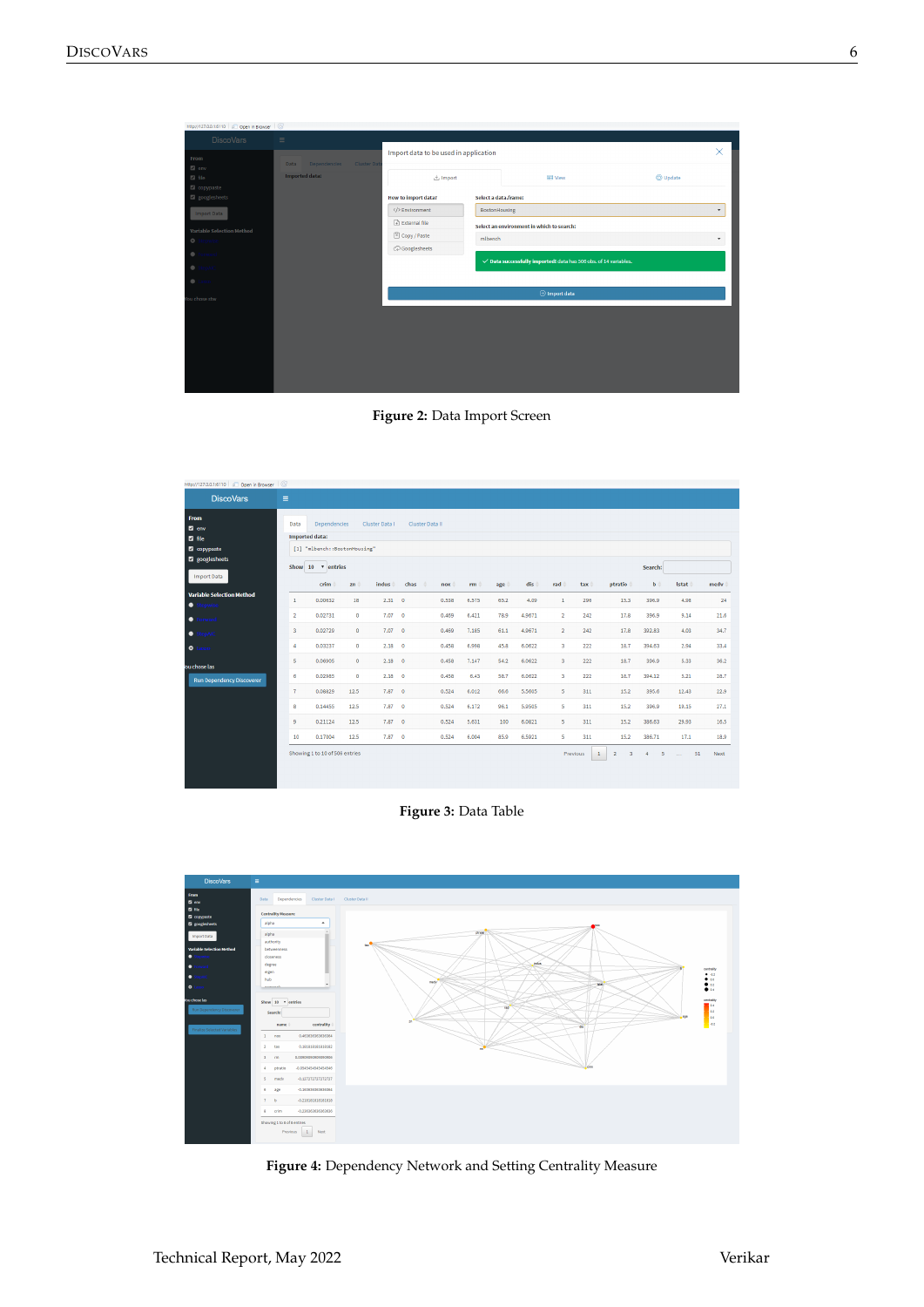<span id="page-6-2"></span><span id="page-6-0"></span>



<span id="page-6-1"></span>

**Figure 6:** Results of mclust Algorithm

After finalizing Top-*n* variables, various clustering algorithms can be deployed to group data. **mclust** [Scrucca et al.](#page-12-14) [\(2016\)](#page-12-14) and k-means algorithms are utilized in DiscoVars. Figures [6](#page-6-1) and [7](#page-7-0) depict outputs of **mclust** and k-means respectively by using Top-*n* variables. The default number of cluster parameter for **mclust** is 9 and it picks the best grouping with this initial condition. User can pick number of groups *k* for k-means algorithm (see Figure [7\)](#page-7-0). Elbow plot is also shown in k-means output screen. Clustering results are plotted based on first two principal components in Figures [6](#page-6-1) and [7.](#page-7-0) **factoextra** package is used for this purpose. Notice that the whole process is interactive. Even if variable selection method, *M*, is changed DN will be reconstructed and Top-*n* variables will be updated accordingly.

The most critical and time consuming part of DiscoVars is constructing DNs via *d* regression models. DiscoVars can easily be used to filter important variables for numerical datasets. In order to report running times of DiscoVars for DN construction, we chose two different domains: anthropometric data and crypto currency market data. Anthropometry is the study of forms, measures and functional capacities of human body. We used two different datasets of anthropometric surveys on US military personnel <sup>[5](#page-0-0)</sup>. Measuring different parts of human body will cost proportionally to the number of measurements taken. The obvious question would be what measurements are most critical? The answer to this question requires expert domain knowledge. Note that this type of data is neither a

<sup>5</sup><https://www.openlab.psu.edu/data/>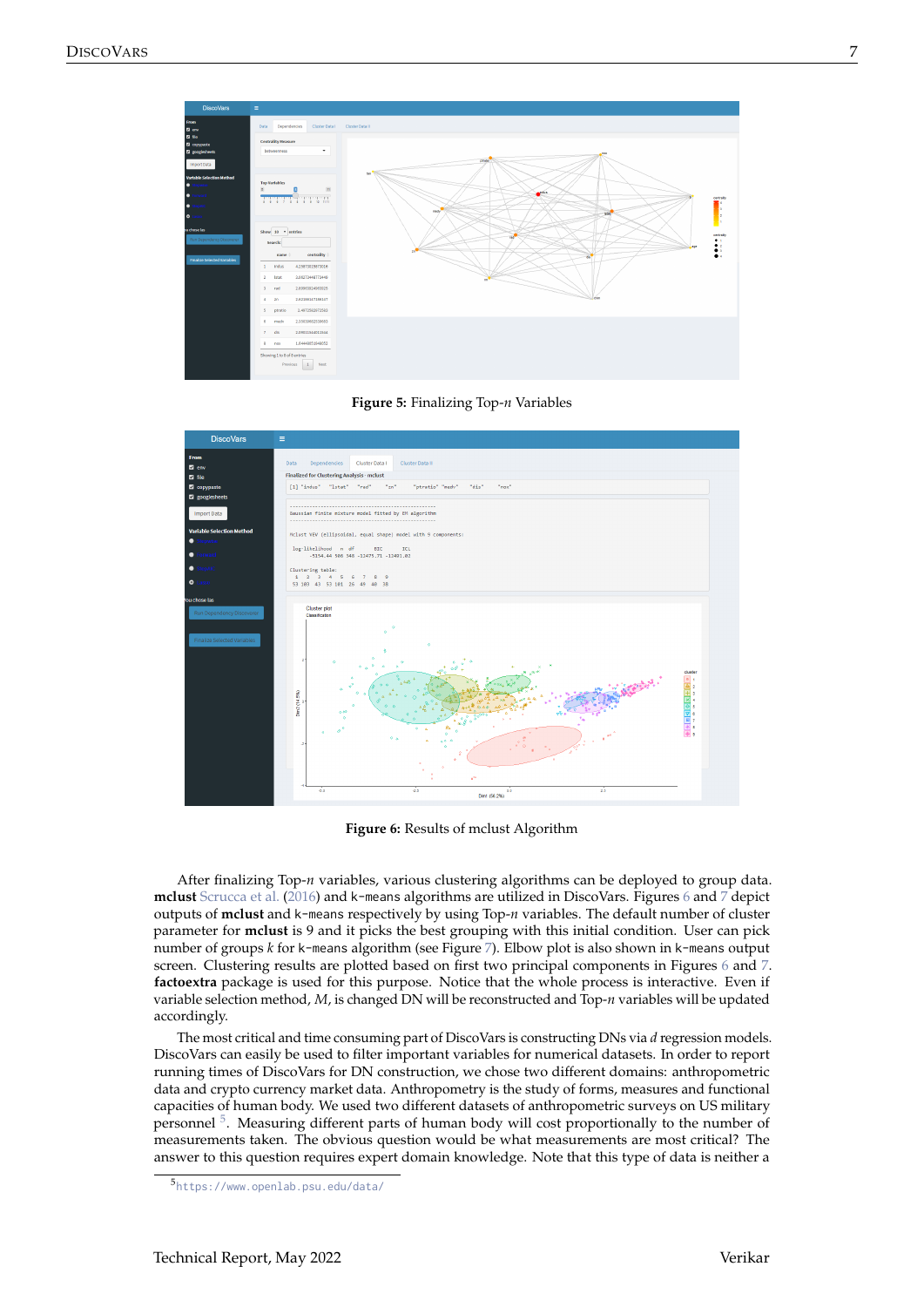<span id="page-7-0"></span>

**Figure 7:** Results of k-means Algorithm

| Dataset                             | m    | d   | Stepwise<br>(sec.) | Forward<br>(sec.) | stepAIC<br>(sec.) | Lasso<br>(sec.) |
|-------------------------------------|------|-----|--------------------|-------------------|-------------------|-----------------|
| Ansur Men <sup>1</sup>              | 1174 | 131 | 4881               | 6039              | 4751              | 5               |
| Ansur Women <sup>1</sup>            | 2208 | 131 | 5780               | 7008              | 7805              | 6               |
| Ansur <sub>2</sub> Men <sup>2</sup> | 4082 | 93  | 2835               | 3391              | 3381              | 5               |
| Ansur2 Women <sup>2</sup>           | 1986 | 93  | 1972               | 2286              | 1001              | 5               |
| Coin I                              | 1087 | 24  | 16                 | 16                | 4                 | 4               |
| Coin II                             | 926  | 18  | 8                  | 8                 | 3                 | 3               |

<span id="page-7-1"></span>**Table 1:** DN Construction Times for Various Variable Selection Methods on Representative Data

*<sup>a</sup>*<https://www.openlab.psu.edu/ansur/>

*<sup>b</sup>*<https://www.openlab.psu.edu/ansur2/>

classification nor a regression problem. Similar situation may arise in case of remote sensing data: which measurements are critical? We think that DiscoVars may yield reasonable results for this kind of cases without expert domain knowledge.

In the second set of domain, crypto currency market data are collected $^6$  $^6$ . Daily return rate of an asset, *rt* can be calculated as:

$$
r_t = \frac{v_t - v_{t-1}}{v_t},
$$

where *v<sup>t</sup>* and *vt*−<sup>1</sup> are daily closing values of an asset at dates *t* and *t* − 1 respectively.

We collected data and calculated daily return rates of two different sets of crypto currencies. In the first set, eight crypto coins' daily returns, first and second lags of these returns between 10-04-2017 and 09-24-2020 are calculated. In the second set, six crypto coins' daily returns, first and second lags of these returns between 08-10-2015 and 02-20-2018 are calculated. DiscoVars can principally discover major influencers among digital coins. Dimensions of both anthropometric and crypto currency market data are given in Table [1.](#page-7-1) These datasets are also provided with the software for reproducibility purpose $^7$  $^7$ .

Table [1](#page-7-1) also summarizes running times of variable selection methods on anthropometric and crypto currency market data. DN construction times are reported in seconds. These experiments were run on a Windows 10 machine with fourth generation i7 processor, 16GB ram and R version 3.6.1. It is apparent that Lasso has a far better performance than the remaining methods. For small datasets, all methods can interactively be used in DiscoVars. For larger datasets, users are advised to utilize Lasso. Notice that parameters of variables selection methods are not tuned extensively in our implementation. Even stepwise regression can be sped up by lowering entry and exit *p* values. Interested users can

<sup>6</sup><https://coinmarketcap.com/>

<sup>7</sup><https://github.com/ademiriz/DiscoVars>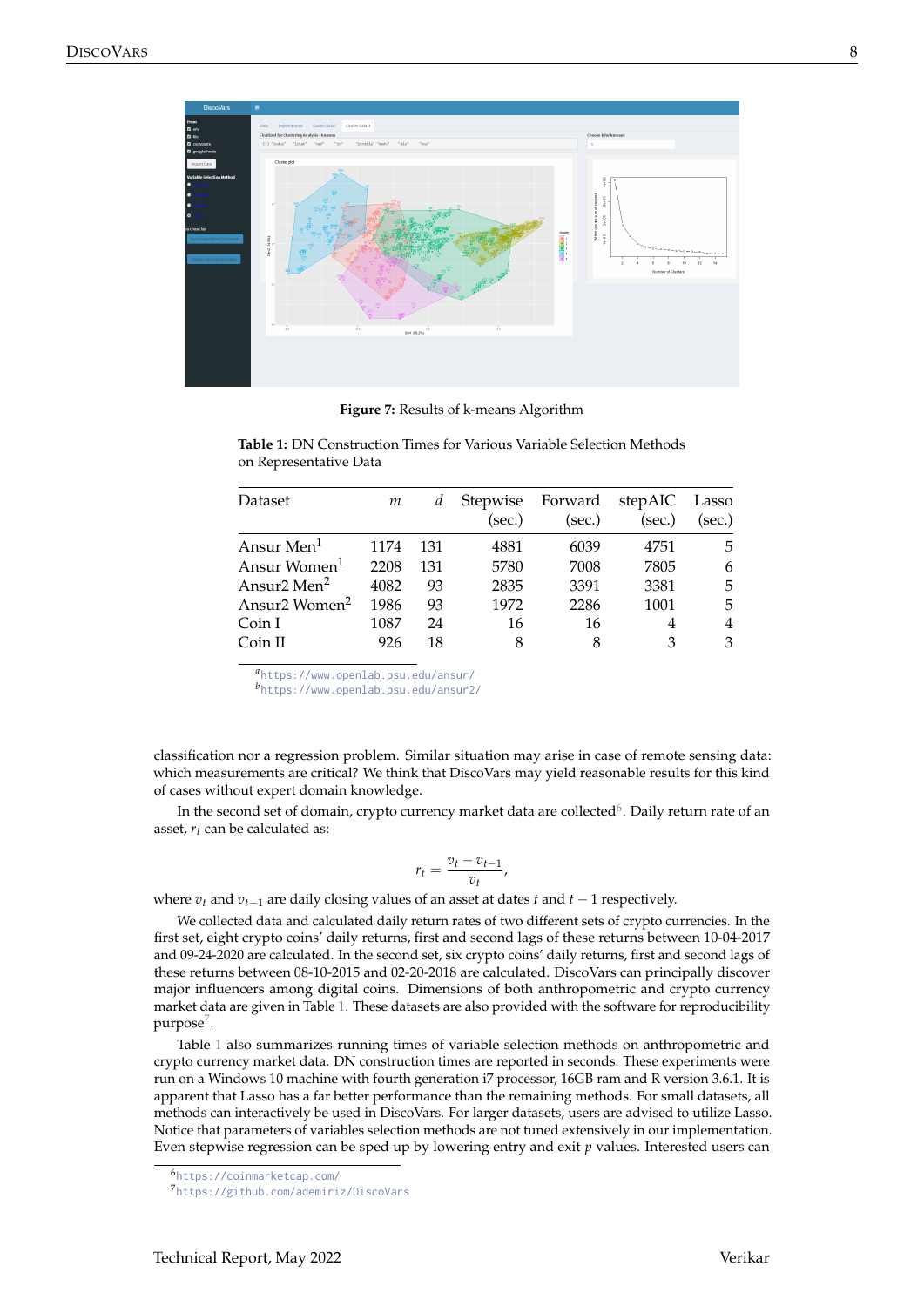<span id="page-8-2"></span><span id="page-8-1"></span>

| <b>Variable Select</b>                                                                                                                                                                     | $\equiv$                                  |                                                                                     |                        |              |                |                |              |                  |                                                    |             |                          |                  |               |              |
|--------------------------------------------------------------------------------------------------------------------------------------------------------------------------------------------|-------------------------------------------|-------------------------------------------------------------------------------------|------------------------|--------------|----------------|----------------|--------------|------------------|----------------------------------------------------|-------------|--------------------------|------------------|---------------|--------------|
| From<br><b>Z</b> env<br><b>z</b> file<br><b>Z</b> copypaste<br><b>Z</b> googlesheets                                                                                                       | Data<br>Show 10                           | ClusterVarSel<br><b>Imported data:</b><br>[1] "mlbench::BostonHousing"<br>v entries | <b>RSKCSel</b>         |              |                |                |              |                  |                                                    |             |                          |                  | Search:       |              |
| <b>Import Data</b>                                                                                                                                                                         |                                           | crim I                                                                              | zn 11                  | indus $\pm$  | $\log$         | rm             | age 1        | dis              | rad [#                                             | tax If      | ptratio [                | b I#             | Istat I       | medv If      |
| <b>Direction Method</b><br>$\bullet$<br>ckward                                                                                                                                             | $\mathbf{1}$                              | 0.00632                                                                             | 18                     | 2.31         | 0.538          | 6.575          | 65.2         | 4.09             | $\mathbf{1}$                                       | 296         | 15.3                     | 396.9            | 4.98          | 24           |
| oward<br>$\bullet$                                                                                                                                                                         | $\overline{2}$<br>$\overline{\mathbf{3}}$ | 0.02731<br>0.02729                                                                  | $\bullet$<br>$\bullet$ | 7.07<br>7.07 | 0.469<br>0.469 | 6.421<br>7.185 | 78.9<br>61.1 | 4.9671<br>4.9671 | $\overline{2}$<br>$\overline{2}$                   | 242<br>242  | 17.8<br>17.8             | 396.9<br>392.83  | 9.14<br>4.03  | 21.6<br>34.7 |
| <b>Number of Clusters</b><br>15<br>$\mathsf{3}$<br>$\overline{9}$                                                                                                                          | 4                                         | 0.03237                                                                             | $\bullet$              | 2.18         | 0.458          | 6.998          | 45.8         | 6.0622           | $\overline{\mathbf{3}}$                            | 222         | 18.7                     | 394.63           | 2.94          | 33.4         |
| $-5$<br>7.9.11<br>$43^\circ$<br>$-15$<br>3                                                                                                                                                 | 5                                         | 0.06905                                                                             | $\bullet$              | 2.18         | 0.458          | 7,147          | 54.2         | 6.0622           | $\overline{\mathbf{3}}$                            | 222         | 18.7                     | 396.9            | 5.33          | 36.2         |
| Run clustVarSel                                                                                                                                                                            | 6<br>$\mathbf{7}$                         | 0.02985<br>0.08829                                                                  | $\bullet$<br>12.5      | 2.18<br>7,87 | 0.458<br>0.524 | 6.43<br>6.012  | 58.7<br>66.6 | 6.0622<br>5.5605 | $\overline{\mathbf{3}}$<br>$\overline{5}$          | 222<br>311  | 18.7<br>15.2             | 394.12<br>395.6  | 5.21<br>12.43 | 28.7<br>22.9 |
| <b>Number of Clusters - RSKC</b>                                                                                                                                                           | 8                                         | 0.14455                                                                             | 12.5                   | 7.87         | 0.524          | 6.172          | 96.1         | 5.9505           | 5                                                  | 311         | 15.2                     | 396.9            | 19.15         | 27.1         |
| $\overline{9}$<br>15<br>3<br>7.9.11<br>$13 - 15$                                                                                                                                           | 9<br>10                                   | 0.21124<br>0.17004                                                                  | 12.5<br>12.5           | 7.87<br>7.87 | 0.524<br>0.524 | 5.631<br>6,004 | 100<br>85.9  | 6.0821<br>6.5921 | $\overline{\mathbf{5}}$<br>$\overline{\mathbf{5}}$ | 311<br>311  | 15.2<br>15.2             | 386.63<br>386,71 | 29.93<br>17.1 | 16.5<br>18.9 |
| $-5$<br>a.<br><b>Alpha - RSKC</b><br>0.05<br>$\bullet$<br>0.3<br>$0.12$ $0.18$ $0.24$<br>0.030.08<br>03<br>L1 - RSKC<br>10<br>1.25<br>1 1.9 2.8 3.7 4.6 5.5 6.4 7.3 8.2 9.1 10<br>Run RSKC |                                           | Showing 1 to 10 of 506 entries                                                      |                        |              |                |                | Previous     | $\vert$ 1        | $\bar{2}$                                          | $3 \quad 4$ | $\overline{\phantom{a}}$ | $\sim$           | 51            | Next         |

**Figure 8:** Tool for Unsupervised Feature Selection Methods from Literature

easily modify provided code to reflect tuning variable selection methods.

By utilizing DiscoVars on Coin I dataset with eigen centrality measure, Top-5 variables are BNP\_RTN, ETH\_RTN\_LG2, BNP\_RTN\_LG1, ETH\_RTN\_LG1, and BTC\_RTN. Note that crypto currency datasets also include lagged returns.

### <span id="page-8-0"></span>**Implementation of clustvarsel and sparcl on Shiny**

In order to have a comparison with our methodology, Shiny implementations of both **clustvarsel** [Scrucca and Raftery](#page-12-13) [\(2018\)](#page-12-13) and sparcl [Witten and Tibshirani](#page-12-15) [\(2010\)](#page-12-15) are also provided. Some information about these methods are already given in Section [3.](#page-3-0) We use a similar design framework for the implementations of **clustvarsel** and sparcl. User needs to import dataset first. Only numerical variables are included for analysis in both implementations. User is advised to remove univariate and ID variables again.

**clustvarsel** is based on **mclust** [Scrucca et al.](#page-12-14) [\(2016\)](#page-12-14) clustering method. Forward and backward directions i.e. variable inclusion and exclusion are available in this unsupervised feature selection method. The number of models parameter, *G* can also be specified. The default value is 9. As seen in Figure [8,](#page-8-1) user can pick search direction and number of clusters (models) parameters for our Shiny implementation. Once **clustvarsel** is run, the output is shown to the user in Figure [9](#page-9-0) like in **mclust** results (see Figure [6\)](#page-6-1). Note that variable selected by **clustvarsel** are shown in the text box at the top of Figure [9.](#page-9-0) Since it is a wrapper method on top of **mclust**, **clustvarsel** may take longer times for high dimensional datasets. Inherently **mclust** is slower than k-means.

As a second method, sparcl [Witten and Tibshirani](#page-12-15) [\(2010\)](#page-12-15) is implemented in Shiny via **RSKC** Package [Kondo et al.](#page-12-16) [\(2016\)](#page-12-16) in R. sparcl is available as stand alone R package, but **RSKC** is more preferable due to seamless integration with Shiny objects. As seen in Figure [8,](#page-8-1) user is able to choose number of clusters, *α* and *L*<sup>1</sup> parameters for **RSKC** in our implementation interactively. Our initial experiments have indicated that results are highly sensitive to choice of parameters.

Once **RSKC** is run, Figure [10](#page-9-1) is shown to the user. The selected variables, standard output of **RSKC** and clustering plot (first two principal components with cluster labels) are presented. sparcl formulation can be coupled with hierarchical clustering methods too, but k-means is chosen as underlying clustering method. As user changes *L*<sup>1</sup> parameter, different variables may be chosen. For example, if we reduce *L*<sup>1</sup> to 1.15 from 1.25, we will get a sparser solution as in Figure [11.](#page-10-0) If only variables tax and b are used for clustering BostonHousing dataset, we can get well-partitioned clusters. A similar result can be achieved with the authority centrality measure by DiscoVars. If *n* is set to 2, tax and rad will be chosen (see Figure [12\)](#page-10-1).

The methods provided in this section are comparison reason. User can easily compare our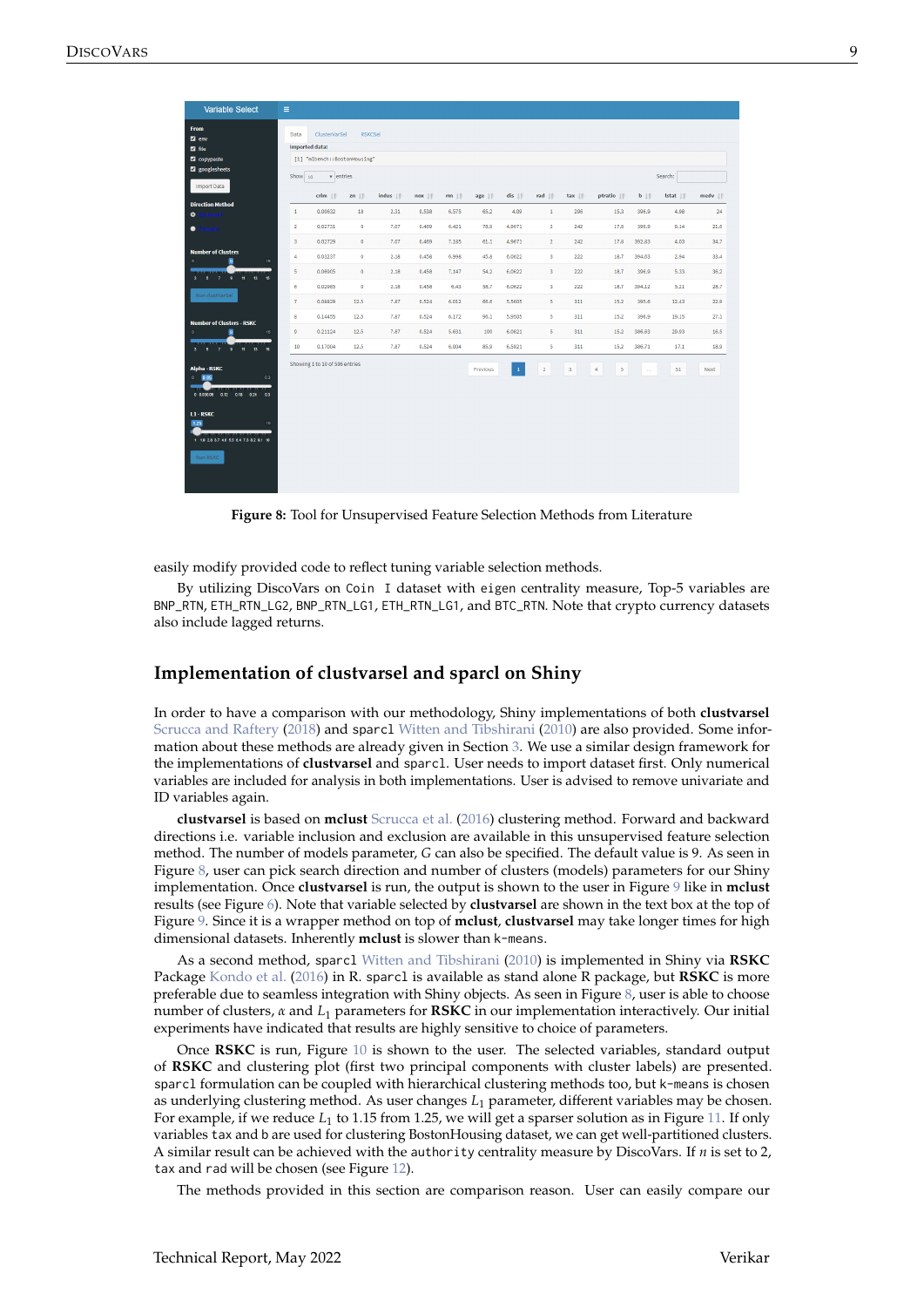<span id="page-9-0"></span>

**Figure 9:** clustvarsel Results

<span id="page-9-1"></span>

**Figure 10:** RSKC Results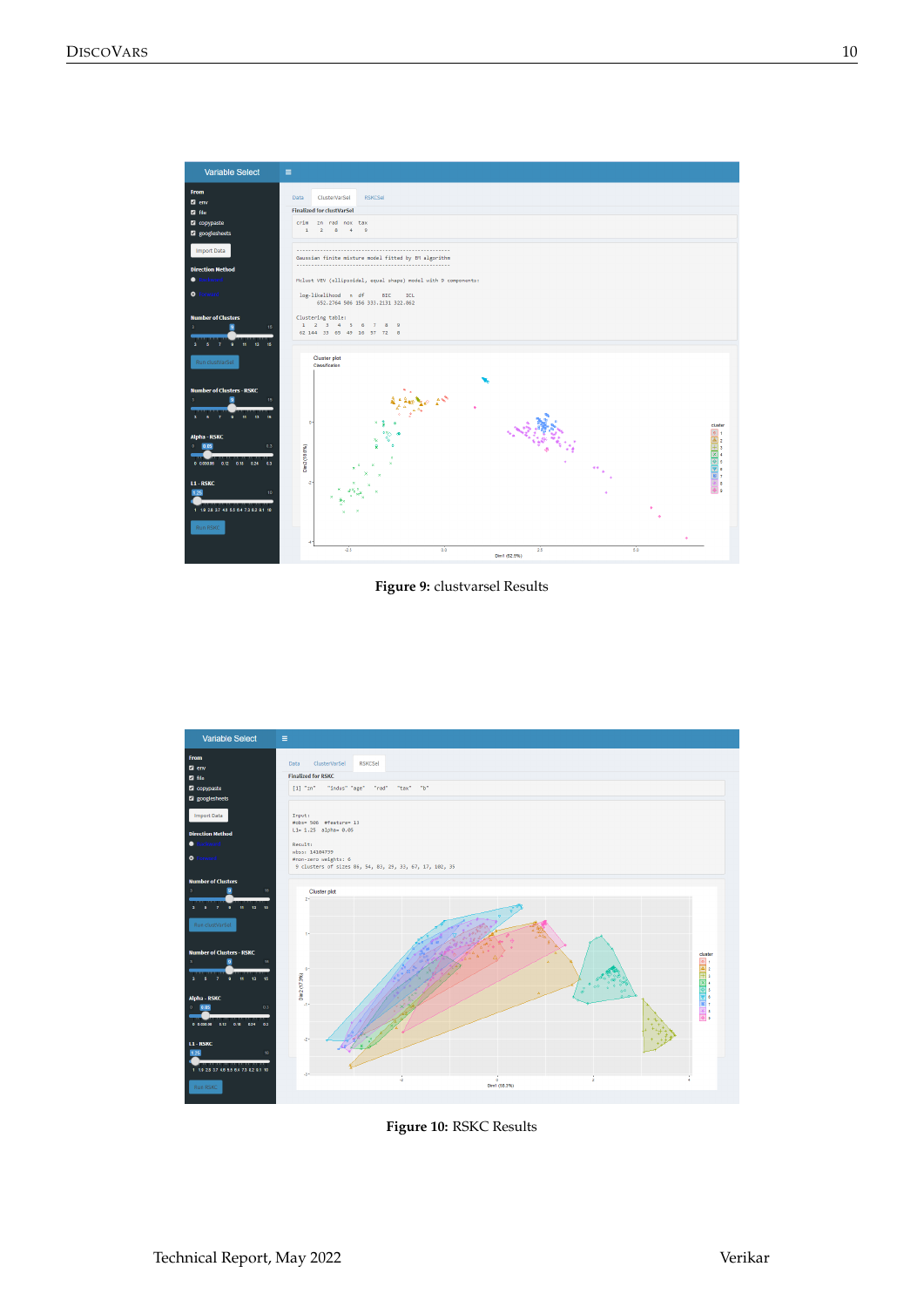<span id="page-10-0"></span>

**Figure 11:** Sparser RSKC Results

<span id="page-10-1"></span>

**Figure 12:** Top-2 Variable Results from DiscoVars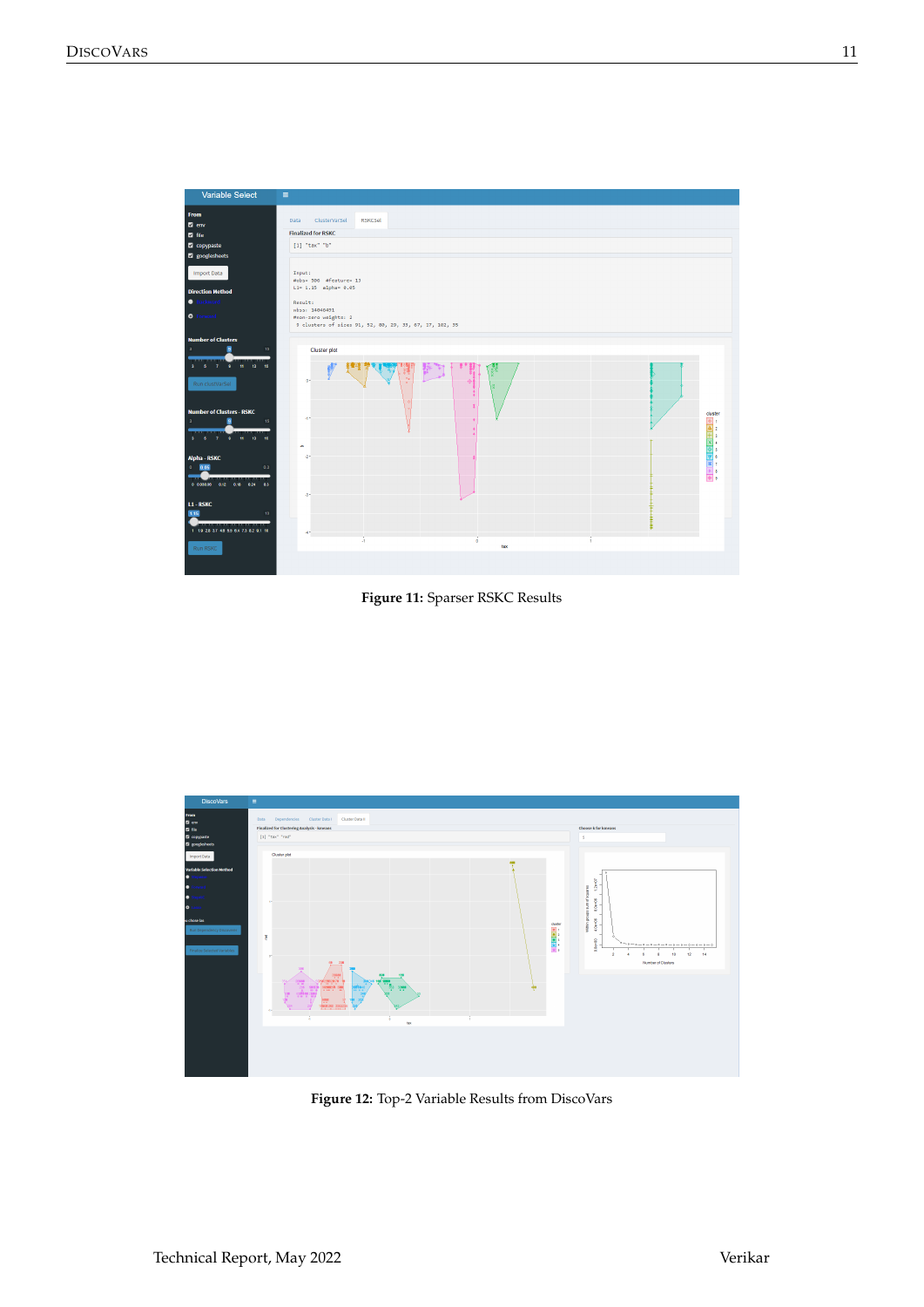approach, DiscoVars with methods from literature. User can import several datasets to try these methods interactively.

# <span id="page-11-5"></span>**Conclusions**

In this paper, we presented a novel filtering method for learning algorithms. The steps of our general approach are

- i- construction of a graphical model from the data set,
- ii- ranking of variables based on a centrality metric calculated by using the constructed graphical model, and
- iii- using the Top-*n* variables for the learning algorithm.

In the first step, we employ the well-known graphical model construction methods in the literature. Although there are studies concentrating on graphical model construction or centrality rankings (i.e. step (i) or (ii)), to the best of our knowledge, there is no paper combining both steps for the purpose of filtering for a learning algorithm. In our paper, we applied our new method to two real data sets (an anthropometric data set and a time series of crypto currency returns) and showed that our new method successfully returns satisfactory results in a reasonable computing time.

# **Bibliography**

- <span id="page-11-13"></span>J. L. Andrews and P. D. McNicholas. Variable selection for clustering and classification. *Journal of Classification*, 31(2):136–153, 2014. [[p4\]](#page-3-2)
- <span id="page-11-9"></span>S. P. Borgatti. Identifying sets of key players in a social network. *Computational & Mathematical Organization Theory*, 12(1):21–34, 2006. [[p3\]](#page-2-1)
- <span id="page-11-7"></span>J. M. Carlson, Z. L. Brumme, C. M. Rousseau, C. J. Brumme, P. Matthews, C. Kadie, J. I. Mullins, B. D. Walker, P. R. Harrigan, P. J. Goulder, et al. Phylogenetic dependency networks: inferring patterns of ctl escape and codon covariation in hiv-1 gag. *PLoS computational biology*, 4(11):e1000225, 2008. [[p3\]](#page-2-1)
- <span id="page-11-1"></span>R. Caruana and V. R. de Sa. Benefitting from the variables that variable selection discards. *Journal of Machine Learning Research*, 3:1245–1264, 2003. [[p1\]](#page-0-1)
- <span id="page-11-3"></span>G. Chandrashekar and F. Sahin. A survey on feature selection methods. *Journal of Computers and Electrical Engineering*, 40:16–28, 2014. ISSN 0045-7906. doi: 10.1016/j.compeleceng.2013.11.024. [[p2\]](#page-1-1)
- <span id="page-11-6"></span>D. M. Chickering, D. Heckerman, and C. Meek. A bayesian approach to learning bayesian networks with local structure. In D. Geiger and P. P. Shenoy, editors, *UAI '97: Proceedings of the Thirteenth Conference on Uncertainty in Artificial Intelligence*, pages 80–89, Brown University, Providence, Rhode Island, USA, Aug. 1997. Morgan Kaufmann. [[p2\]](#page-1-1)
- <span id="page-11-11"></span>D. Davies and D. Bouldin. "A Cluster Separation Measure". *IEEE Transcations on Pattern Analysis and Machine Intelligence*, 1(2):224–227, 1979. [[p4\]](#page-3-2)
- <span id="page-11-10"></span>A. Demiriz. Solving traveling salesman problem by ranking. In M. van Zaanen, J. Stehouwer, and M. van Erp, editors, *The 18th Annual Belgian-Dutch Conference on Machine Learning*, Tilburg University, May 2009. [[p4\]](#page-3-2)
- <span id="page-11-8"></span>A. Dobra. Variable selection and dependency networks for genomewide data. *Biostatistics*, 10(4): 621–639, 2009. [[p3\]](#page-2-1)
- <span id="page-11-12"></span>M. Fop and T. B. Murphy. Variable selection methods for model-based clustering. *Statistics Surveys*, 12: 18–65, 2018. [[p4\]](#page-3-2)
- <span id="page-11-2"></span>G. Forman. An extensive empirical study of feature selection metrics for text classification. *Journal of Machine Learning Research*, 3:1289–1305, 2003. [[p1\]](#page-0-1)
- <span id="page-11-0"></span>I. Guyon and A. Elisseeff. An introduction to variable and feature selection. *Journal of Machine Learning Research*, 3:1157–1182, 2003. [[p1\]](#page-0-1)
- <span id="page-11-4"></span>D. L. Hansen, B. Shneiderman, M. A. Smith, and I. Himelboim. Chapter 6 - calculating and visualizing network metrics. In D. L. Hansen, B. Shneiderman, M. A. Smith, and I. Himelboim, editors, *Analyzing Social Media Networks with NodeXL (Second Edition)*, pages 79–94. Morgan Kaufmann, second edition edition, 2020. ISBN 978-0-12-817756-3. doi: https://doi.org/10.1016/B978-0-12-817756-3.00006-6. [[p2\]](#page-1-1)